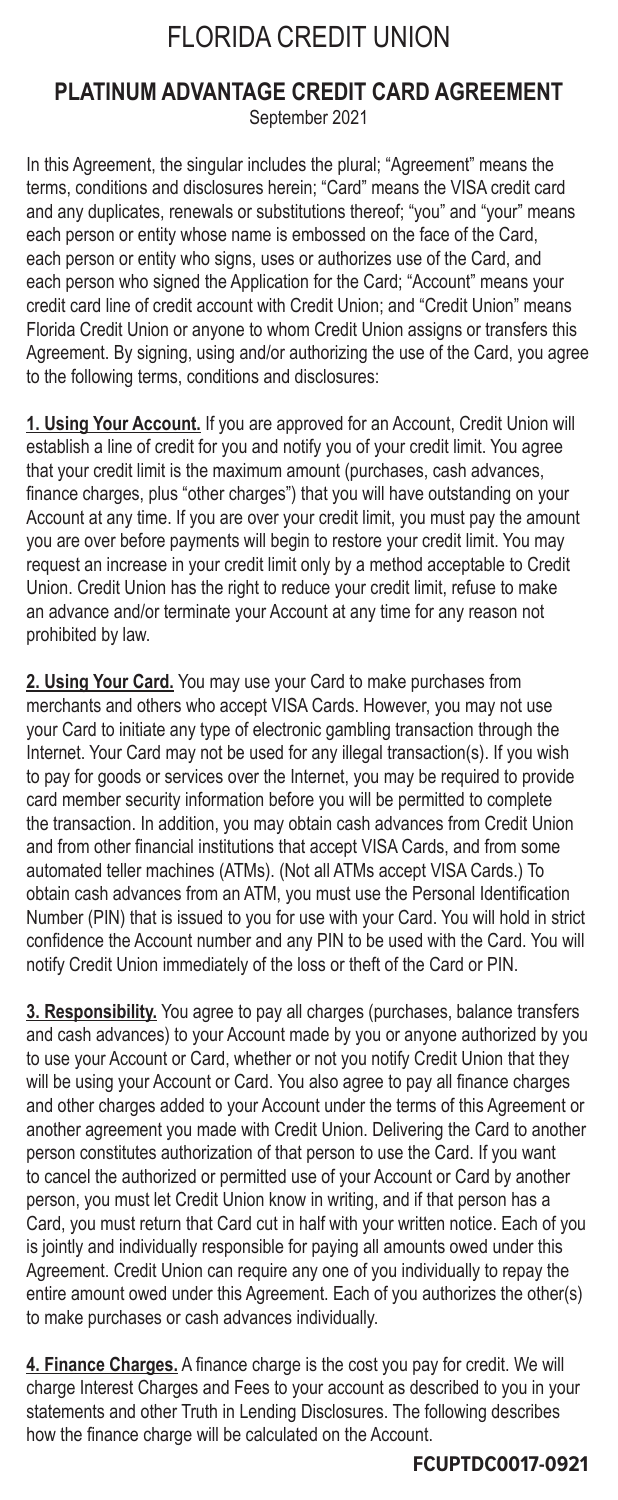You have a 25-day grace (no finance charge) period on your purchase balance and for new purchases if you paid the entire New Balance on your last statement by the end of the grace period. You also have a 25-day grace period for new purchases if you did not have a balance on your last statement. The grace period starts on the billing cycle closing date. If you do not pay the entire New Balance by the end of the grace period, a finance charge will be imposed on the unpaid balance from the first day of the next billing cycle and on new purchases from the date they are posted to your Account. There is no grace period for cash advances. A finance charge will be imposed on cash advances from the date the cash advance is posted to your Account. Balance transfers as permitted by Credit Union from time to time in Credit Union's sole discretion will be treated as cash advances for the purpose of all finance charges and finance charge calculations.

Finance charges on your Account are calculated by applying the applicable Monthly Periodic Rate to the average daily balances for purchases and cash advances. Separate average daily balances are calculated for purchases and cash advances. To get each average daily balance, the daily balances for purchases and cash advances for the billing cycle are added and the totals are divided by the number of days in the cycle. To get the daily balance for cash advances, new cash advances are added to the day's beginning balance and payments and credits are subtracted. To get the daily balance for purchases, new purchases are added to the day's beginning balance and payments and credits are subtracted; however, new purchases are not added if you paid the entire New Balance on your last statement by the end of the grace period or if you did not have a balance on your last statement. Fees and unpaid finance charges are not included in the calculation of the average daily balance. Finance charges will continue to accrue on your Account until what you owe under this Agreement is paid in full.

Credit Union may offer balance transfer, introductory rate, or other special rate promotions for your Account from time to time in Credit Union's sole discretion. The applicable Monthly Periodic Rate and ANNUAL PERCENTAGE RATE for any promotion and any promotion terms and conditions will be disclosed to before or at the time you make use of such promotion.

**5. Other Charges.** The following other charges (fees) will be added to your Account, as applicable. All fee amounts are disclosed on the Disclosures accompanying this Agreement.

**a. Over-the-Credit-Limit Fee:** In the event you incur charges in amounts which shall cause the Account indebtedness, and if you agree, you shall pay immediately the amount by which the total New Balance exceeds such maximum authorized credit, and an over limit fee shall be imposed.

**b. Late Payment Fee:** If a payment of at least the amount of the minimum required payment is not received within five (5) days of the Due Date, a late charge shall be imposed.

**c. Return Check /Return Pre-Authorized Payments Fee:** We may charge you this fee each time any payment you make to us is not paid by your financial institution for any reason, even if that institution later pays it.

**d.Card Replacement Fee:** In the event any additional or replacement cards are issued for any reason other than the issuance of a renewal card, a fee may be imposed.

**e. Balance Consolidation Stop Payment Fee:** We may charge you this fee if we do not pay a balance consolidation payment for any reason, including when your account is in default, over limit, suspended or closed.

**f. Rush Mail Fee:** In the event any cards are issued and sent via an expedited mail service a fee may be imposed.

**g. Foreign Transaction Fee:** Refer to Section 15.

**6. Payments.** Each month you must pay at least the minimum payment shown on your statement by the date specified on the statement or no later than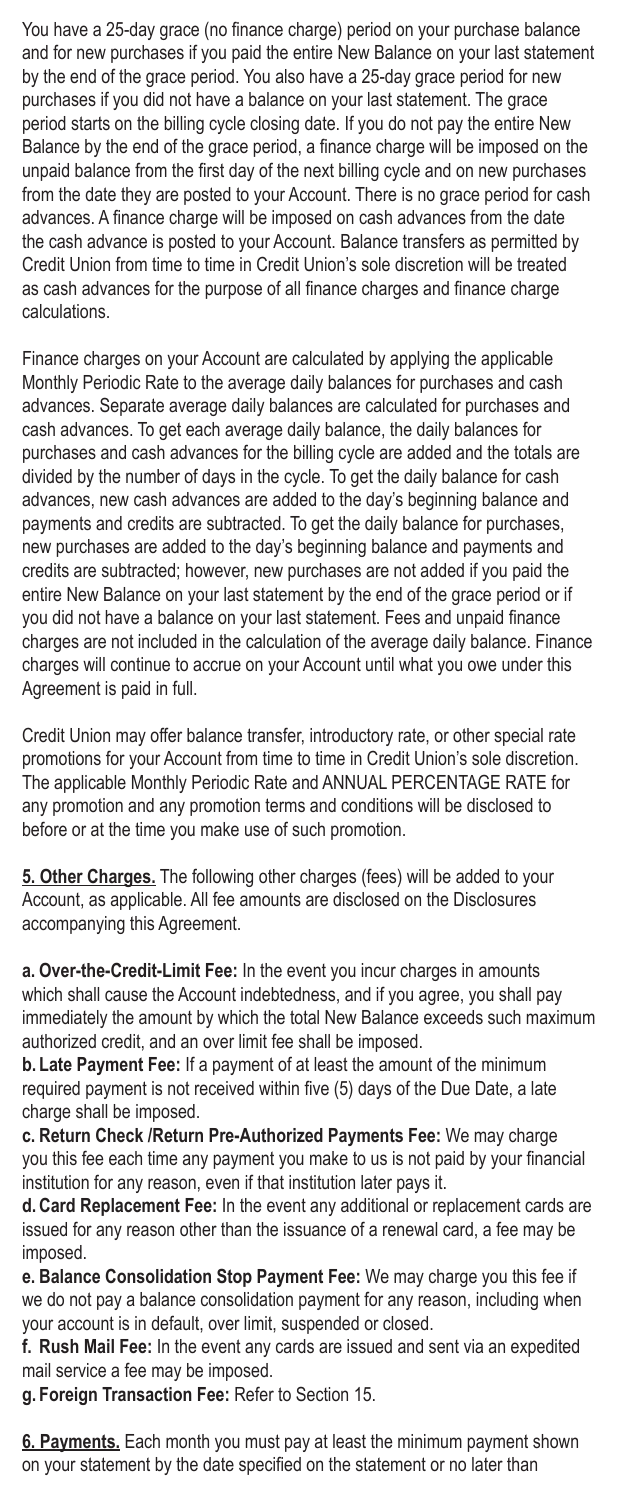twenty-five (25) days from the statement closing date, whichever is later. If your statement says the payment is "Now Due," your payment is due no later than twenty-five (25) days from the statement closing date. You may pay more frequently, pay more than the minimum payment or pay the Total New Balance in full. If you make extra or larger payments, you are still required to make at least the minimum payment each month your Account has a balance (other than a credit balance). The minimum payment is 2% of your Total New Balance, or \$20.00, whichever is greater, plus the amount of any prior minimum payments that you have not made, and any amount you are over your credit limit. Credit Union also has the right to demand immediate payment of any amount by which you are over your credit limit. All payments are to be made by check, money order, or electronic payment drawn in US dollars and payable through a US financial institution. All payments are to be made at the location specified on your monthly billing statement. Payments received at locations other than the address specified or payments that do not conform to the requirements set forth on or with the periodic statement (e.g. missing payment stub, payment envelope other than as provided with your statement, multiple checks or multiple coupons in the same envelope) may be subject to delay in crediting. Credit Union may accept late payments, partial payments, or checks and money orders marked "payment in full" and by doing so, Credit Union will not lose any rights under this Agreement if such irregular payments are accepted.

**7. Payment Allocation.** Subject to applicable law, your payments may be applied to what you owe Credit Union in any manner Credit Union chooses.

**8. Security Interest. AS A CONDITION OF CREDIT UNION'S OPENING YOUR ACCOUNT AND YOUR USE OF THE CARD, YOU HEREBY GRANT TO CREDIT UNION A SECURITY INTEREST IN ALL SHARES, DEPOSITS AND OTHER FUNDS ON DEPOSIT WITH CREDIT UNION IN WHICH YOU HAVE AN OWNERSHIP INTEREST (other than an IRA account or an account where this security interest would cause the loss of tax-exempt or taxdeferred status). THE SECURITY INTEREST IS FOR ALL AMOUNTS OWED TO CREDIT UNION UNDER THE TERMS OF THIS AGREEMENT. IF YOU ARE IN DEFAULT UNDER ANY TERM OF THIS AGREEMENT, CREDIT UNION SHALL HAVE A RIGHT TO IMMEDIATELY SEIZE YOUR SHARES, DEPOSITS AND/OR OTHER FUNDS WITHOUT NOTICE OR DEMAND TO YOU AND TO APPLY SUCH FUNDS TO THE AMOUNTS OWED TO CREDIT UNION.** Collateral securing other loans you have with Credit Union now or in the future will also secure this loan, except that a dwelling or your household goods (as defined by the Federal Trade Commission) will not be considered as security for this Account, notwithstanding anything to the contrary in any other agreement.

**9. Default.** You will be in default if you fail to make any minimum payment or other required payment by the date that it is due. You will be in default if you break any promise you make under this Agreement or any other agreement with Credit Union. You will be in default if you die, file for bankruptcy or become insolvent, that is, unable to pay your obligations when they become due. You will be in default if you make any false or misleading statements in any credit application or credit update. You will also be in default if something happens that Credit Union believes may substantially reduce your ability to repay what you owe. When you are in default, Credit Union has the right to demand immediate payment of your full Account balance without giving you notice. If immediate payment is demanded, you agree to continue paying finance charges as described in this Agreement until what you owe has been paid, and any shares, deposits and other funds on deposit with Credit Union that were given as security for your Account may be applied towards what you owe. You hereby agree that your salary or earnings may be subject to attachment or garnishment to the extent allowed under applicable law. You further waive, to the extent allowed under applicable law, any exemption you might have from attachment or garnishment of your salary or earnings.

**10. Liability for Unauthorized Use-Lost/Stolen Card Notification.** You agree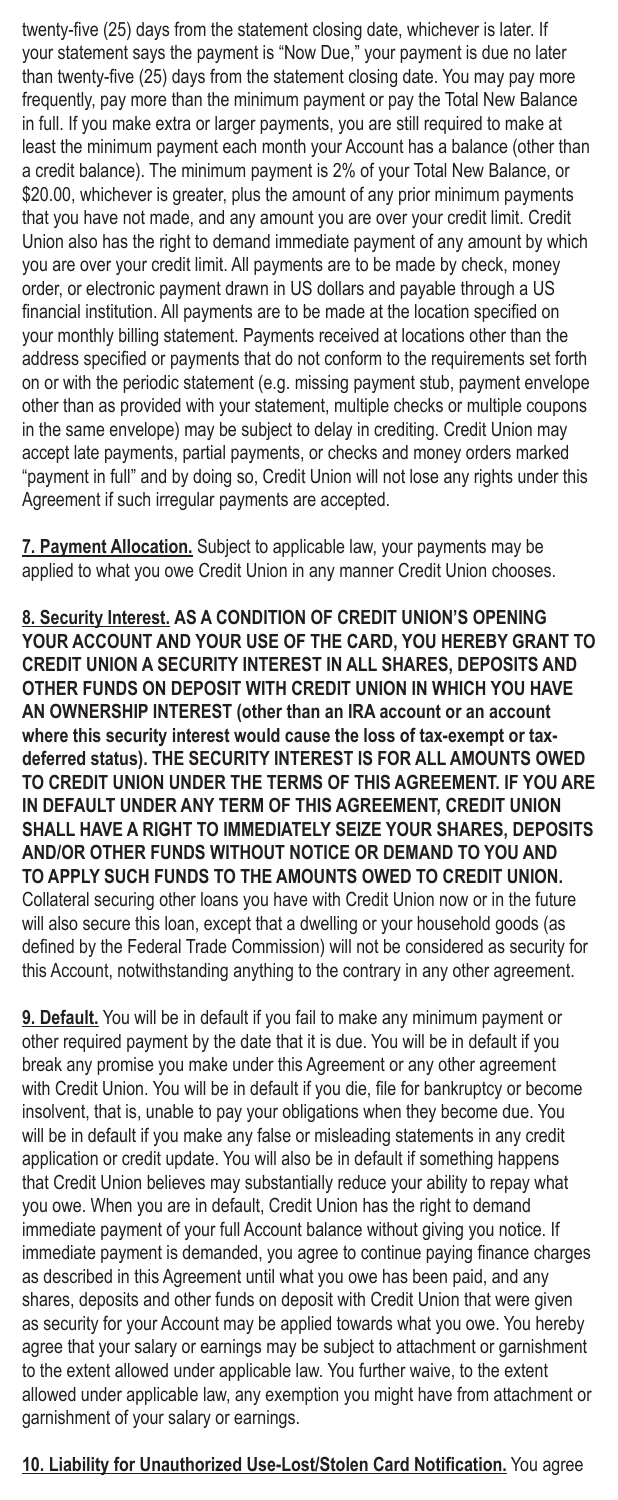to notify Credit Union immediately, orally or in writing at **Florida Credit Union, P.O. Box 5549, Gainesville, FL 32627** or telephone **(800) 449-7728** twenty four (24) hours a day, seven (7) days a week, of the loss, theft, or unauthorized use of your Credit Card. You may be liable for the unauthorized use of your Credit Card. You will not be liable for unauthorized use that occurs after you notify Credit Union of the loss, theft, or possible unauthorized use. You will have no liability for unauthorized purchases made with your credit card, unless you are negligent in the handling of your card. In any case, your liability will not exceed \$50.

Credit Union will not be liable to any of your or any third party for any consequential or incidental damages resulting from the unauthorized use of the Card and/or PIN.

**11. Changing or Terminating Your Account.** Credit Union may change the terms of this Agreement from time to time in Credit Union's sole discretion. Credit Union may reduce your credit limit, refuse to make an advance and/or terminate your Account at any time for any reason not prohibited by law. Notice of any change will be given in accordance with applicable law. If permitted by law and specified in the notice to you, the change will apply to your existing Account balance as well as to future transactions. Either you or Credit Union may terminate this Agreement at any time, but termination by you or Credit Union will not affect your obligation to pay the Account balance plus any finance and other charges you owe under this Agreement. You are also responsible for all transactions made to your Account after termination, unless the transactions were unauthorized. Your notice of termination will be ineffective until Credit Union receives the notice and all Cards and has a reasonable opportunity to act upon it. The Card or Cards you receive remain the property of Credit Union and you must recover and surrender to Credit Union all Cards upon request or upon termination of this Agreement whether by you or Credit Union. Credit Union has the right to require you to pay your full Account balance at any time after your Account is terminated, whether it is terminated by you or Credit Union.

**12. Credit Information.** You authorize Credit Union to investigate your credit standing when opening or reviewing your Account. You authorize Credit Union to disclose information regarding your Account to credit bureaus and creditors who inquire about your credit standing. If your Account is eligible for emergency cash and/or emergency card replacement services, and you request such services, you agree that Credit Union may provide personal information about you and your account that is necessary to provide you with the requested service(s). You are hereby notified that a negative credit report reflecting on your credit record may be submitted to a credit reporting agency if you fail to fulfill the terms of this Agreement.

**13. Returns and Adjustments.** Merchants and others who honor your Card may give credit for returns or adjustments, and they will do so by sending Credit Union a credit slip which will be posted to your Account. If your credits and payments exceed what you owe Credit Union, the amount will be applied against future purchases and cash advances. If the credit balance amount is \$1 or more, it will be refunded upon your written request or automatically after six (6) months.

**14. Additional Benefits/Card Enhancements.** Credit Union may from time to time offer additional services to your Account, such as travel accident insurance, at no additional cost to you. You understand that Credit Union is not obligated to offer such services and may withdraw or change them at any time.

**15. Foreign Transactions.** Transactions initiated in foreign countries and/ or foreign currencies will be charged to your Account in U.S. Dollars. The conversion rate to dollars will be (a) a rate selected by Visa from the range of rates available in wholesale currency markets for the applicable central processing date, which rate may vary from the rate Visa itself receives, or (b) the government-mandated rate in effect for the applicable central processing date, in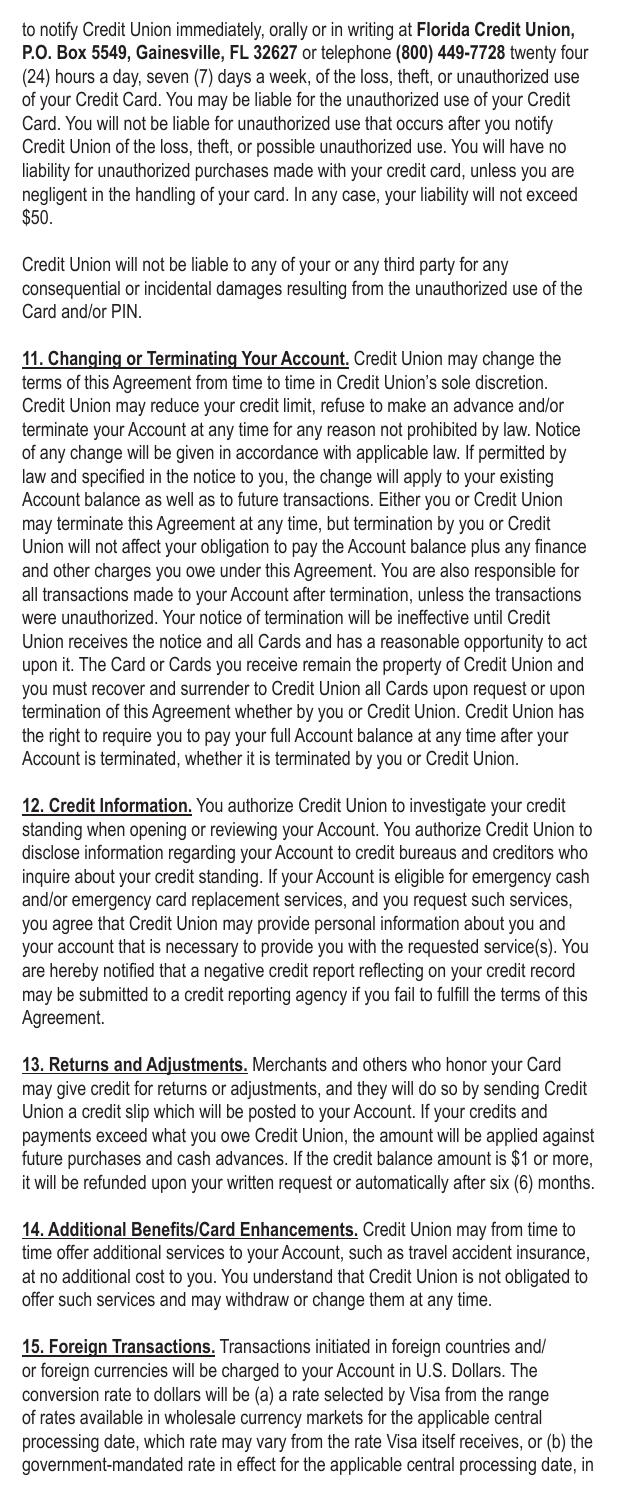each of the above instances, plus or minus any adjustment determined by Credit Union. The exchange rate used on the processing date may differ from the rate that would have been used on the purchase date or cardholder statement posting date. A fee (finance charge), calculated in U.S. dollars, will be imposed on all foreign transactions, including purchases, cash advances and credits to your Account. A foreign transaction is any transaction that (a) you complete or a merchant completes on your card outside the United States regardless of where you are located at the time of the transaction (which may include internet transactions) or (b) is originated in a foreign currency. The Foreign Transaction Fee is set forth on the Disclosure accompanying this Agreement.

**16. Merchant Disputes.** Credit Union is not responsible for the refusal of any merchant or financial institution to honor your Card.

**17. Joint and Individual Liability.** Each of you is individually and jointly responsible for paying all amounts owed under this Agreement. This means that Credit Union can require any one of you individually to repay the entire amount owed under this Agreement. Each of you authorizes any of you to make purchases, balance transfers or cash advances individually.

**18. Effect of Agreement.** This Agreement is the contract which applies to all transactions on your Account even though the sales, cash advances, credit or other slips you sign or receive may contain different terms.

**19. Severability.** In the event that any paragraph of this Agreement or portion thereof is held by a court to be invalid or unenforceable for any reason, the other paragraphs and portions of the Agreement shall not be invalid or unenforceable and will continue in full force and effect.

**20. No Waiver.** Credit Union can delay enforcing any of its rights any number of times without losing them. To be effective, any waiver of any term or condition stated in this Agreement must be in writing and signed by an authorized officer of the Credit Union and shall not be considered as a waiver of any future or other obligation or right.

**21. Statements and Notices.** Statements and notices will be mailed to you at the most recent address you have given Credit Union. Statements and notices sent to any one of you will be considered notice to all. Any notice from you will be ineffective until Credit Union receives and has a reasonable opportunity to act upon the notice. You must notify Credit Union in writing immediately if you change your address. You agree to examine periodic statements and to report any errors or problems to Credit Union within a reasonable time. You agree that the time to examine the statement and report to Credit Union will depend on the circumstances, but will not, in any circumstance, exceed a total of 60 days from when the statement containing the error or problem was first mailed or made available to you. If you do not report within 60 days, Credit Union will be entitled to treat such information as correct and any and all of you will be precluded from asserting otherwise.

**22. Binding Nature and Assignment.** Credit Union can assign or transfer your Account or any portion without notice to you or your consent. You may not assign your Account or any portion thereof without Credit Union's written consent, which may be withheld in Credit Union's sole discretion. This Agreement shall be binding on each of you and your heirs, legal representatives, successors and permitted assigns.

**23. VISA Rules.** You agree to abide by all applicable rules and regulations of the VISA USA, Inc. as well as all applicable laws. If there is any conflict between the provisions of this Agreement and the rules and regulations of VISA USA, Inc., the rules and regulations of VISA USA, Inc. shall control.

**24. Governing Law.** This Agreement is governed by the Bylaws of Credit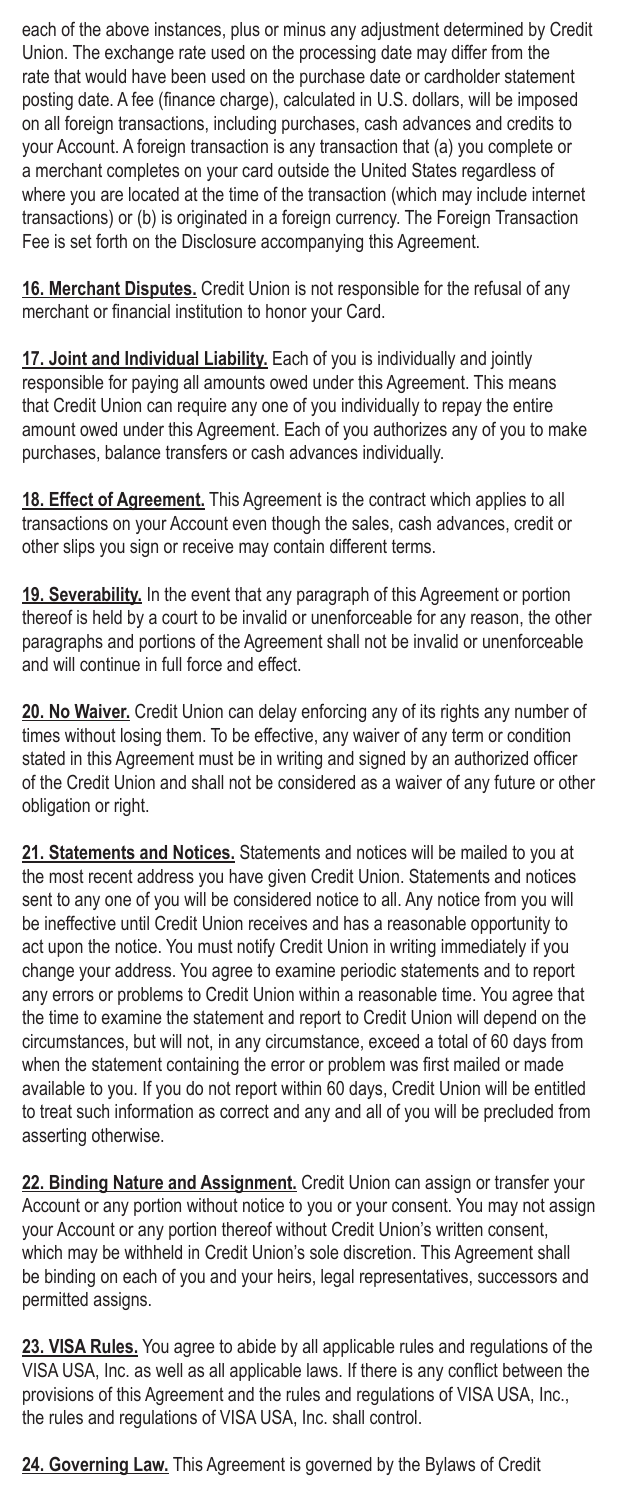Union, federal laws and regulations, and the laws and regulations of the State of Florida, as amended from time to time.

**25. Jurisdiction, Venue and Attorneys' Fees.** Any disputes regarding this Agreement shall be within the jurisdiction of the court of the county in which Credit Union's principal place of doing business is located. If legal action is necessary to enforce this Agreement or collect any amounts owing to Credit Union or fees or charges assessed under this Agreement, the prevailing party has the right, subject to applicable law, to payment by the other party of all reasonable attorney's fees and costs, including fees on any appeal and any post-judgment actions. You agree that such legal action shall be filed and heard in the county and state in which Credit Union's principal place of doing business is located, except as prohibited by applicable law.

**26. Final Expression.** This Agreement is the final expression of the terms and conditions of this VISA line of credit between you and Credit Union. This written Agreement may not be contradicted by evidence of any alleged oral agreement.

**27. Copy Received.** You acknowledge that you have received a copy of this Agreement.

**28. Military Lending Act Disclosures:** Federal law provides important protections to members of the Armed Forces and their dependents relating to extensions of consumer credit. In general, the cost of consumer credit to a member of the Armed Forces and his or her dependent may not exceed an annual percentage rate of 36 percent. The rate must include, as applicable to the credit transaction or account: The cost associated with credit insurance premium; fees for ancillary products sold in connection with the credit transaction; any application fee charged (other than certain application fees for specified credit transactions or accounts); and any participation fee charged (other than certain participation fees for a credit card account). Please call us at (800) 284-1144 to receive oral disclosures of the Military Lending Act disclosure above and a description of the payment obligation.

## **Your Billing Rights: Keep This Document For Future Use**

This notice tells you about your rights and our responsibilities under the Fair Credit Billing Act.

### **What To Do If You Find A Mistake On Your Statement**

If you think there is an error on your statement, write to us at:

#### **Florida Credit Union P.O. Box 5549, Gainesville, FL 32627 You may also contact us on the web: www.flcu.org**

In your letter, give us the following information:

- • *Account information:* Your name and account number.
- *Dollar amount:* The dollar amount of the suspected error.
- *Description of problem:* If you think there is an error on your bill, describe what you believe is wrong and why you believe it is a mistake.

#### **You must contact us:**

- Within 60 days after the error appeared on your statement.
- At least 3 business days before an automated payment is scheduled, if you want to stop payment on the amount you think is wrong.

You must notify us of any potential errors in writing or electronically. You may call us, but if you do we are not required to investigate any potential errors and you may have to pay the amount in question.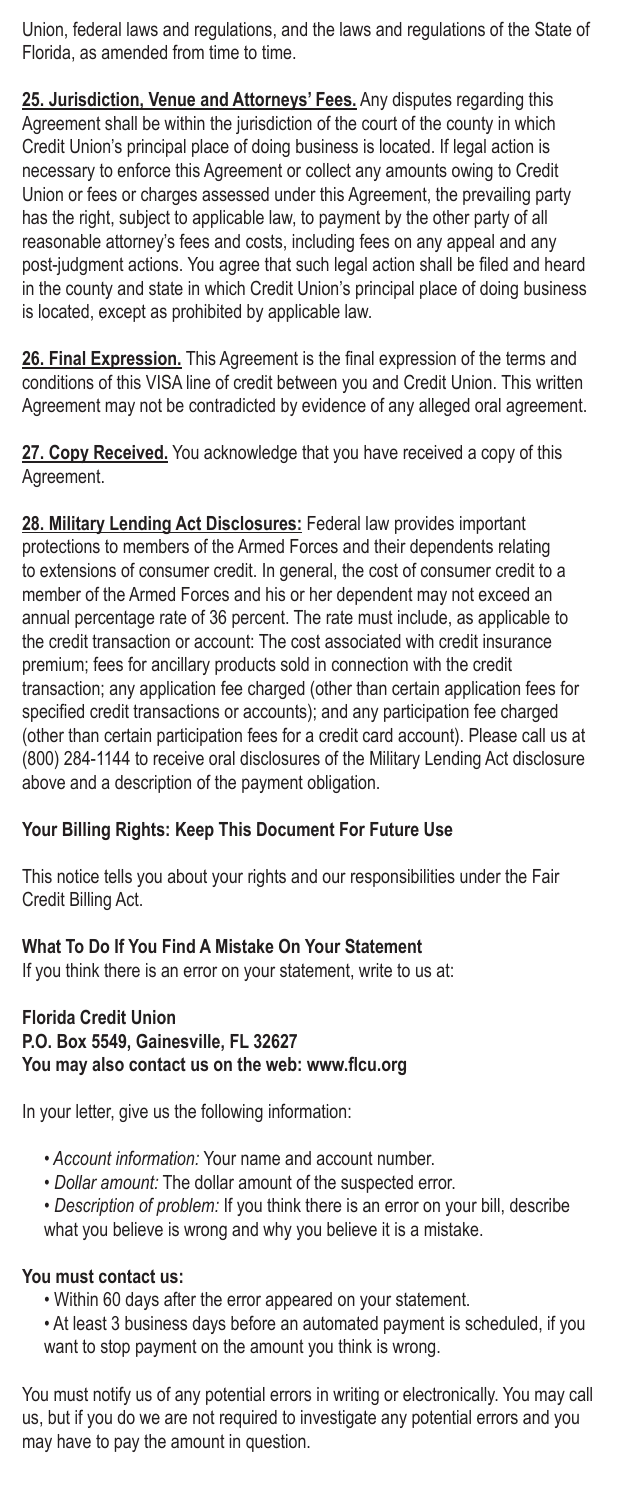## **What Will Happen After We Receive Your Letter**

When we receive your letter, we must do two things:

1. Within 30 days of receiving your letter, we must tell you that we received your letter. We will also tell you if we have already corrected the error. 2. Within 90 days of receiving your letter, we must either correct the error or explain to you why we believe the bill is correct.

While we investigate whether or not there has been an error:

• We cannot try to collect the amount in question, or report you as delinquent on that amount.

• The charge in question may remain on your statement, and we may continue to charge you interest on that amount.

• While you do not have to pay the amount in question, you are responsible for the remainder of your balance.

• We can apply any unpaid amount against your credit limit.

After we finish our investigation, one of two things will happen:

• If we made a mistake: You will not have to pay the amount in question or any interest or other fees related to that amount.

• If we do not believe there was a mistake: You will have to pay the amount in question, along with applicable interest and fees. We will send you a statement of the amount you owe and the date payment is due. We may then report you as delinquent if you do not pay the amount we think you owe.

If you receive our explanation but still believe your bill is wrong, you must write to us within 10 days telling us that you still refuse to pay. If you do so, we cannot report you as delinquent without also reporting that you are questioning your bill. We must tell you the name of anyone to whom we reported you as delinquent, and we must let those organizations know when the matter has been settled between us.

If we do not follow all of the rules above, you do not have to pay the first \$50 of the amount you question even if your bill is correct.

*Your Rights If You Are Dissatisfied With Your Credit Card Purchases*

If you are dissatisfied with the goods or services that you have purchased with your credit card, and you have tried in good faith to correct the problem with the merchant, you may have the right not to pay the remaining amount due on the purchase.

To use this right, all of the following must be true:

1. The purchase must have been made in your home state or within 100 miles of your current mailing address, and the purchase price must have been more than \$50. (Note: Neither of these are necessary if your purchase was based on an advertisement we mailed to you, or if we own the company that sold you the goods or services.)

2. You must have used your credit card for the purchase. Purchases made with cash advances from an ATM or with a check that accesses your credit card account do not qualify.

3. You must not yet have fully paid for the purchase.

If all of the criteria above are met and you are still dissatisfied with the purchase, contact us in writing [or electronically] at:

## **Florida Credit Union P.O. Box 5549, Gainesville, FL 32627 www.flcu.org**

While we investigate, the same rules apply to the disputed amount as discussed above. After we finish our investigation, we will tell you our decision. At that point, if we think you owe an amount and you do not pay, we may report you as delinquent.